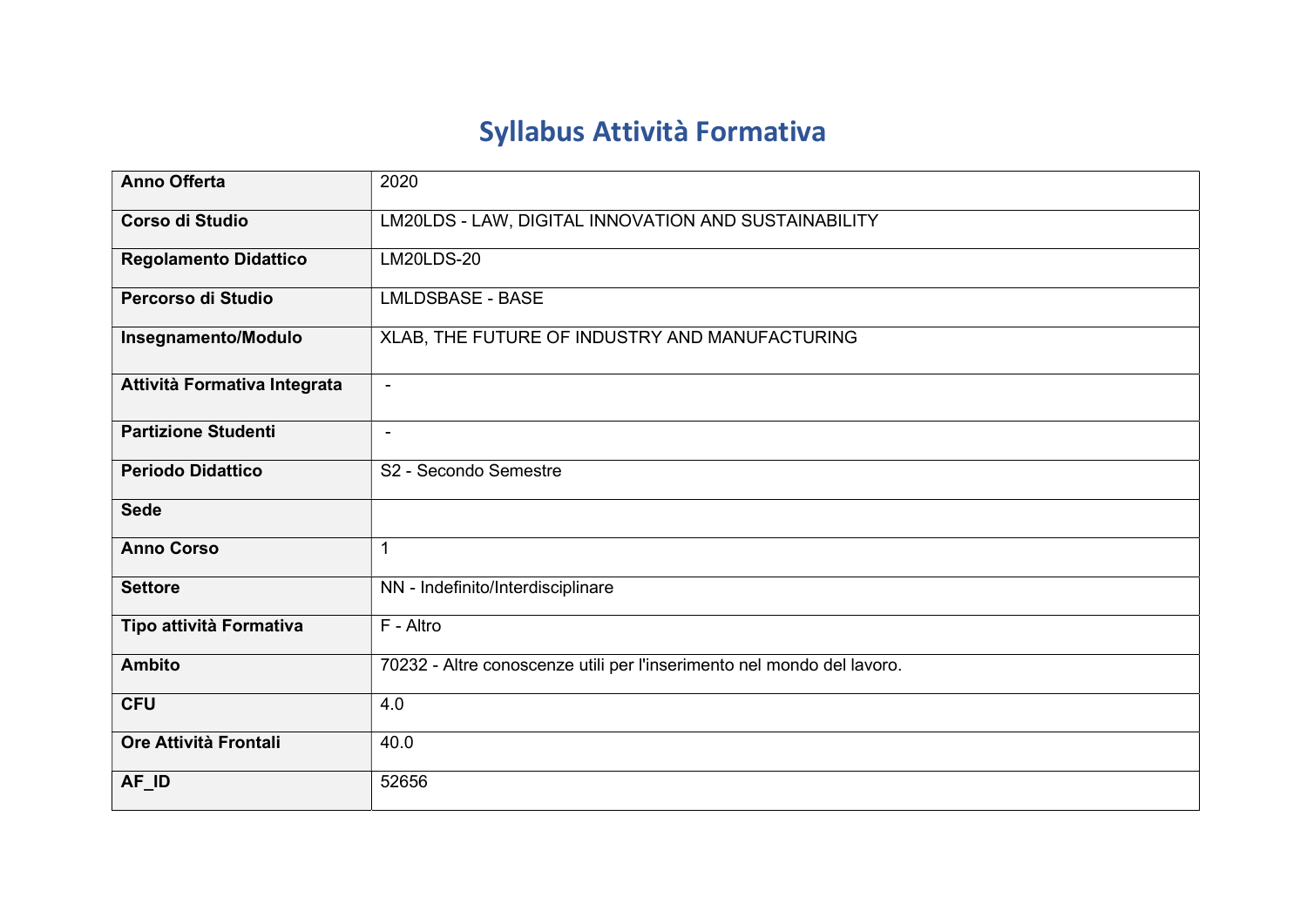| <b>Tipo Testo</b>                                        | <b>Codice Tipo</b><br><b>Testo</b> | Num.<br>Max.     | Obbl.     | <b>Testo in Italiano</b>                                                                                                                                                                                                                                                                                                                                                                                                                                                                                                                                                                             | <b>Testo in Inglese</b>                                                                                                                                                                                                                                                                                                                                                                                                                                                                                                                                                                                                                            |
|----------------------------------------------------------|------------------------------------|------------------|-----------|------------------------------------------------------------------------------------------------------------------------------------------------------------------------------------------------------------------------------------------------------------------------------------------------------------------------------------------------------------------------------------------------------------------------------------------------------------------------------------------------------------------------------------------------------------------------------------------------------|----------------------------------------------------------------------------------------------------------------------------------------------------------------------------------------------------------------------------------------------------------------------------------------------------------------------------------------------------------------------------------------------------------------------------------------------------------------------------------------------------------------------------------------------------------------------------------------------------------------------------------------------------|
|                                                          |                                    | <b>Caratteri</b> |           |                                                                                                                                                                                                                                                                                                                                                                                                                                                                                                                                                                                                      |                                                                                                                                                                                                                                                                                                                                                                                                                                                                                                                                                                                                                                                    |
| <b>Obiettivi</b><br>formativi<br>/Instructional<br>goals | <b>OBIETT FORM</b>                 | 3800             | <b>No</b> | La produzione, il consumo e lo<br>smaltimento del prodotto stanno<br>cambiando radicalmente. A causa delle<br>recenti grandi sfide, ad es. cambiamento<br>climatico e pandemia Covid-19, i<br>produttori hanno bisogno di raccogliere<br>risorse finanziarie, hanno bisogno di<br>affinare e vendere i prodotti in modo<br>sostenibile e innovativo se vogliono<br>sopravvivere alla crescente concorrenza.                                                                                                                                                                                          | The production, consumption and disposal of<br>the product is radically changing. Due the<br>recent grand challenges, e.g. climate change<br>and Covid-19 pandemic, producers need to<br>collect financial resources, they need to<br>refine and sell products in a sustainable and<br>innovative way if they want to survive the<br>increasing competition. The xLab "The Future<br>of Industry and Manufacturing" aims to<br>explore how the production supply chain are                                                                                                                                                                         |
|                                                          |                                    |                  |           | L'xLab "The Future of Industry and<br>Manufacturing" si propone di esplorare<br>come sta cambiando la catena di<br>produzione e in particolare come le nuove<br>tecnologie, sfide e risultati stanno<br>plasmando il modo in cui le aziende<br>possono raccogliere risorse finanziarie e<br>sviluppare nuovi prodotti. Il laboratorio<br>darà l'opportunità di acquisire una<br>panoramica di come le tendenze globali<br>stanno influenzando il modo in cui i<br>prodotti sono progettati, realizzati e<br>venduti e il ruolo che stanno giocando la<br>sostenibilità e l'innovazione digitale. Gli | changing and in particular how the new<br>technologies, challenges and outcomes are<br>shaping they way companies can collect<br>financial resources and develop new<br>products. The laboratory will give the<br>opportunity to acquire an overview of how<br>the global trends are affecting the way<br>products are designed, made, and sold, and<br>the role that sustainability and digital<br>innovation are playing. Students will also<br>improve their transversal skills in the co-<br>design of innovative and sustainable projects,<br>such as design thinking and service design. In<br>addition, financial experts will focus on the |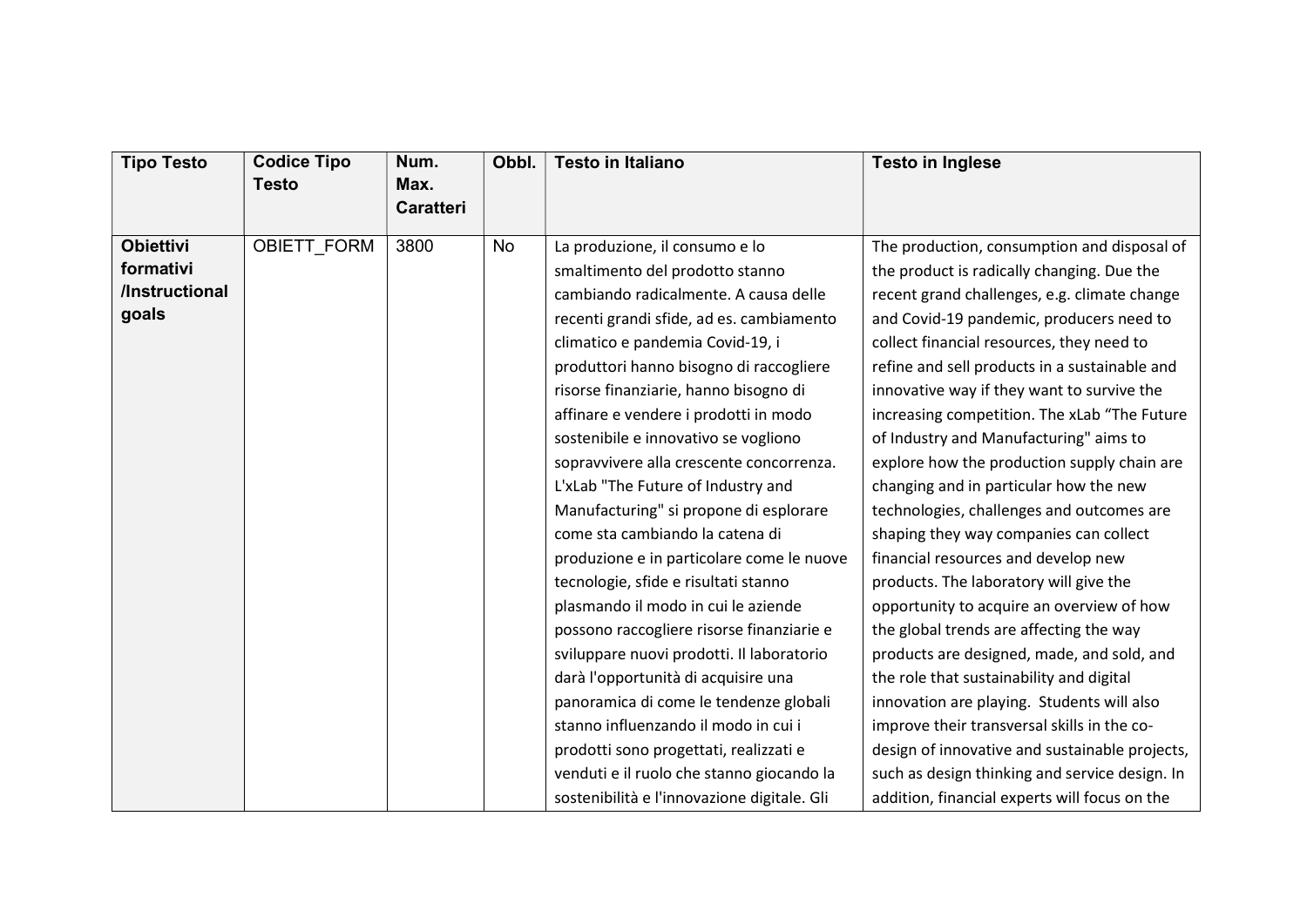|                |             |      |    | studenti miglioreranno anche le loro            | new economic and financial schemes            |
|----------------|-------------|------|----|-------------------------------------------------|-----------------------------------------------|
|                |             |      |    | competenze trasversali nella co-                | necessary to ensure that the production line  |
|                |             |      |    | progettazione di progetti innovativi e          | respect of new models of social and           |
|                |             |      |    | sostenibili, come il design thinking e il       | environmental economic sustainability. In     |
|                |             |      |    | service design. Inoltre, gli esperti finanziari | addition, students will acquire theoretical,  |
|                |             |      |    | si concentreranno sui nuovi schemi              | methodological, experimental and              |
|                |             |      |    | economici e finanziari necessari per            | application skills aimed to increase their    |
|                |             |      |    | garantire che la linea di produzione rispetti   | knowledge, the processes and techniques       |
|                |             |      |    | i nuovi modelli di sostenibilità economica      | essential to manage a project in accordance   |
|                |             |      |    | sociale e ambientale. Inoltre, gli studenti     | with international standards learning how to  |
|                |             |      |    | acquisiranno conoscenze teoriche,               | build relations between businesses, business  |
|                |             |      |    | metodologiche, capacità sperimentali e          | processes and projects.                       |
|                |             |      |    | applicative volte ad accrescere le proprie      |                                               |
|                |             |      |    | conoscenze, i processi e le tecniche            |                                               |
|                |             |      |    | essenziali per gestire un progetto secondo      |                                               |
|                |             |      |    | gli standard internazionali imparando a         |                                               |
|                |             |      |    | costruire relazioni tra imprese, processi       |                                               |
|                |             |      |    | aziendali e progetti.                           |                                               |
| Risultati di   | RIS APPREND | 3800 | Sì | Durante il corso, gli studenti acquisiranno     | During the course, students will acquire soft |
| apprendiment   |             |      |    | soft skills come parlare in pubblico, lavoro    | skills such as public speaking, teamwork,     |
|                |             |      |    | di squadra, problem solving, leadership e       | problem solving, leadership and hard skills   |
| attesi/Intende |             |      |    | hard skills come capacità analitiche,           | such as analytical skills, project management |
| d learning     |             |      |    | project management e design thinking,           | and design thinking, fundamental skills for   |
| outcomes       |             |      |    | competenze fondamentali per lo sviluppo         | the development of projects in the workplace  |
|                |             |      |    | di progetti sul posto di lavoro e nel loro      | and in the final project of the MSc. The co-  |
|                |             |      |    | progetto finale.                                | design path is meant as a tool to acquire     |
|                |             |      |    |                                                 | expertise to design new models of innovative  |
|                |             |      |    |                                                 | and sustainable development that can          |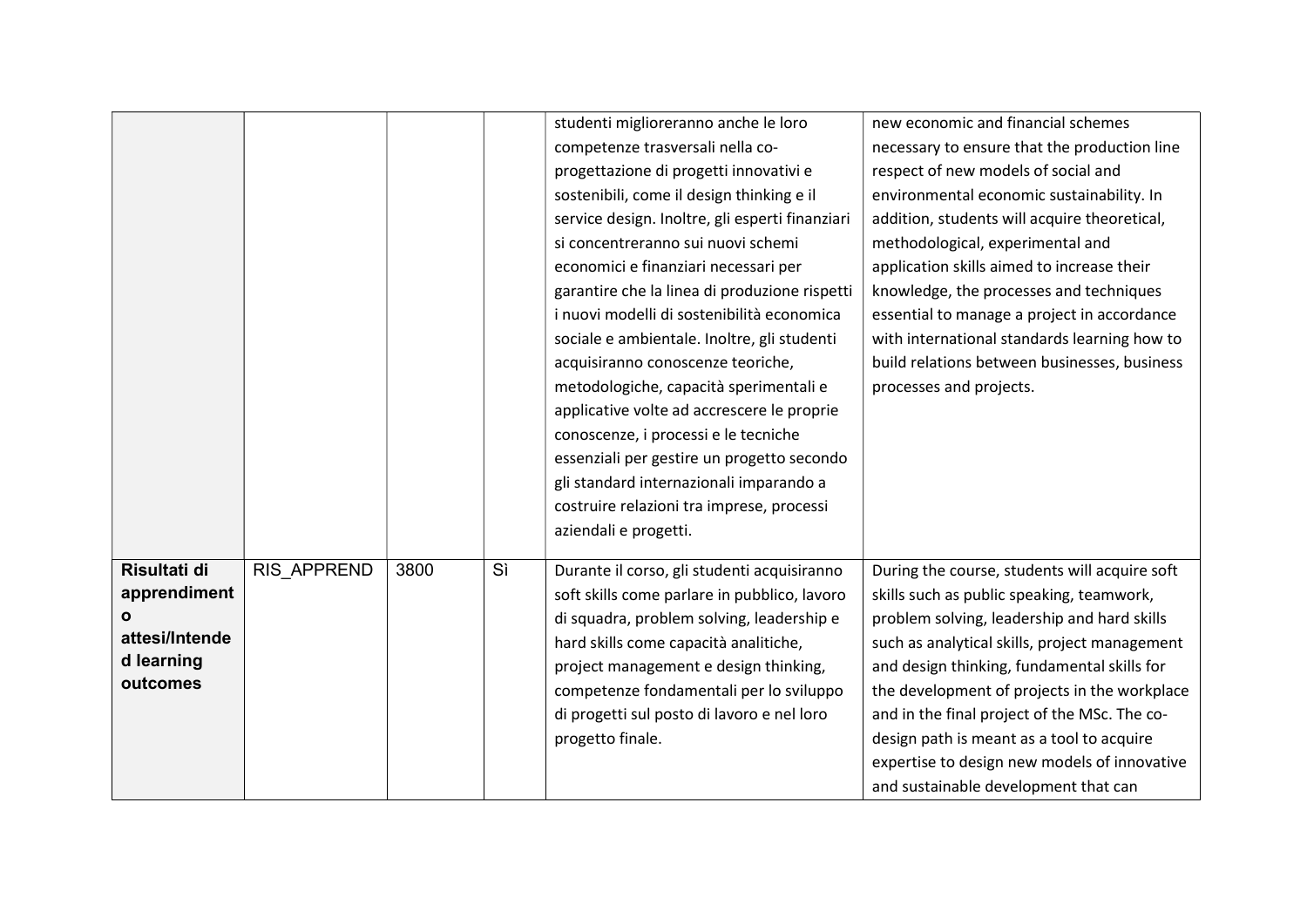|  | Il percorso di co-design vuole essere uno                             | ensure, through co-governance tools and the    |
|--|-----------------------------------------------------------------------|------------------------------------------------|
|  | strumento per acquisire competenze per                                | financial schemes, an increase in the          |
|  | progettare nuovi modelli di sviluppo                                  | competitiveness of products. Specifically, the |
|  | innovativi e sostenibili che possano                                  | learning outcomes will be:                     |
|  | garantire, attraverso gli strumenti di co-                            |                                                |
|  | governance e gli schemi finanziari, un                                | 1.Knowledge and understanding                  |
|  | aumento della competitività dei prodotti.                             | This course will provide advanced knowledge    |
|  | Nello specifico, i risultati                                          | and analytical resources that allow students   |
|  | dell'apprendimento saranno:                                           | to understand the economic, financial, and     |
|  |                                                                       | legal context to assess the opportunity for    |
|  | 1. Conoscenza e comprensione                                          | new products or for the creation of entire     |
|  | Il corso fornirà conoscenze avanzate e                                | new supply chains. In addition, the course     |
|  | risorse analitiche che consentiranno agli                             | offers key theoretical tools such as the       |
|  | studenti di comprendere il contesto                                   | definition of a budget, the mapping of         |
|  | economico, finanziario e giuridico per                                | stakeholders and the definition of financial   |
|  | valutare l'opportunità di nuovi prodotti o                            | tools for manufacturing.                       |
|  | per la creazione di intere nuove filiere.                             |                                                |
|  | Inoltre, il corso offre strumenti teorici                             | 2. Ability to apply knowledge and              |
|  | chiave come la definizione di un budget, la                           | understanding                                  |
|  |                                                                       |                                                |
|  | mappatura degli stakeholder e la                                      | The course will teach students how to apply    |
|  | definizione di strumenti finanziari per il<br>settore manufatturiero. | the tools learned in class to real projects.   |
|  |                                                                       | Therefore, participants will learn to develop, |
|  | 2. Capacità di applicare conoscenza e                                 | write and present an innovation project, and   |
|  | comprensione                                                          | learn to measure its positive. At the end of   |
|  |                                                                       | the course, students will be able to carry out |
|  | Il corso insegnerà agli studenti come                                 | a project independently, starting from the     |
|  | applicare gli strumenti appresi in classe a                           |                                                |
|  | progetti reali. Pertanto, i partecipanti                              |                                                |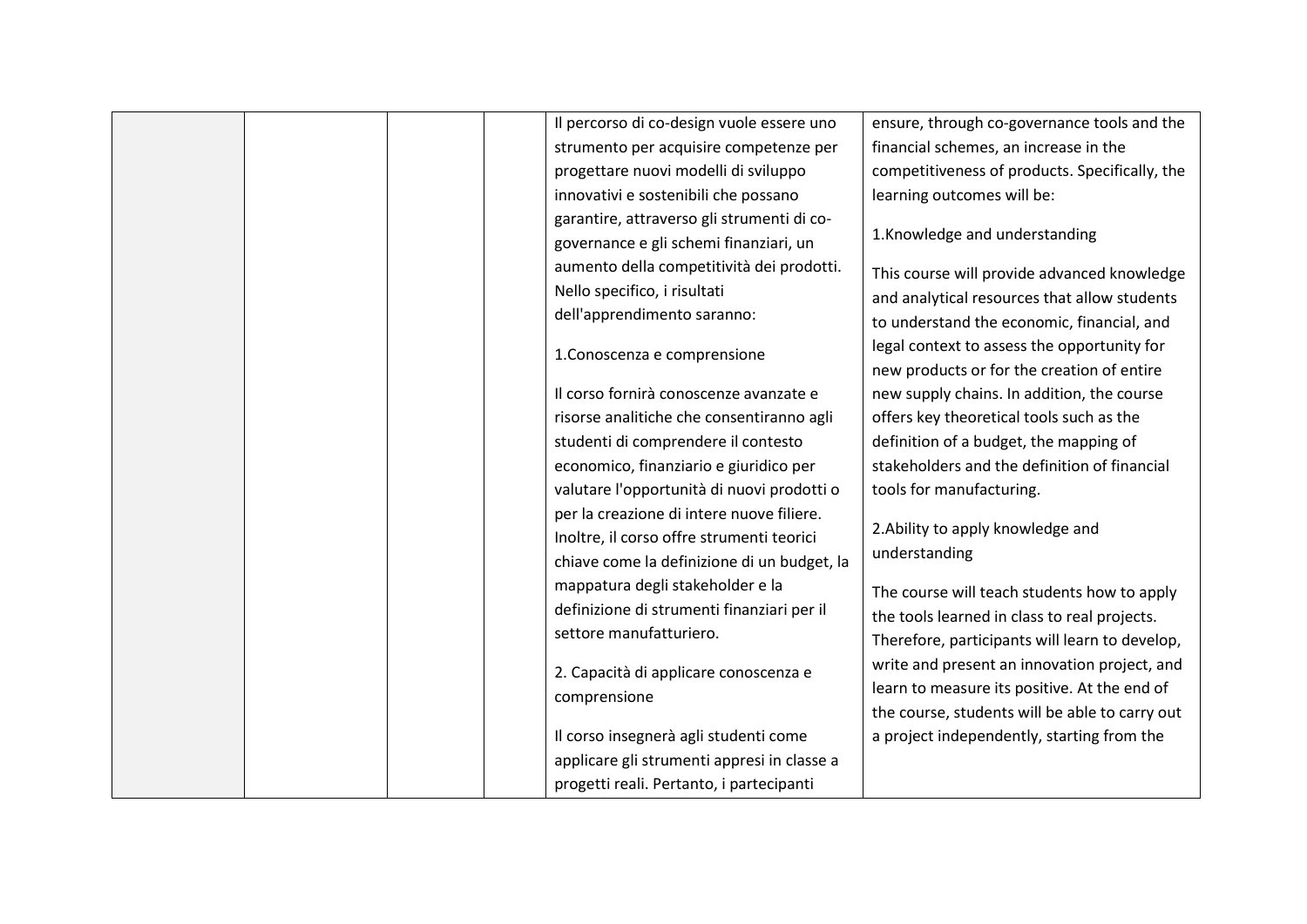|  | impareranno a sviluppare, scrivere e        | definition of the problem to the presentation  |
|--|---------------------------------------------|------------------------------------------------|
|  | presentare un progetto di innovazione e     | of the results.                                |
|  | impareranno a misurare i suoi impatti. Al   |                                                |
|  | termine del corso gli studenti saranno in   | 3. Autonomy of judgement                       |
|  | grado di realizzare un progetto in          | At the end of the course, students are         |
|  | autonomia, partendo dalla definizione del   | expected to be able to analyze individually    |
|  | problema fino alla presentazione dei        | the main issues related to the topic of        |
|  | risultati.                                  | manufacturing, through the analysis of the     |
|  |                                             | collected data and interactions with           |
|  | 3. Autonomia di giudizio                    |                                                |
|  |                                             | stakeholders and partners. Throughout the      |
|  | Al termine del corso, gli studenti dovranno | course, students will learn to interact with   |
|  | essere in grado di analizzare               | experts, evaluating the information they       |
|  | individualmente le principali               | receive to better support the decision-making  |
|  | problematiche legate al tema della          | process and the ability to develop             |
|  | manifattura, attraverso l'analisi dei dati  | independent projects.                          |
|  | raccolti e le interazioni con stakeholder e |                                                |
|  | partner. Durante il corso, gli studenti     | 4. Communication skills                        |
|  | impareranno a interagire con esperti,       | This course offers students the opportunity    |
|  | valutando le informazioni che ricevono per  | to acquire and understand the main terms       |
|  | supportare al meglio il processo            | and concepts to communicate ideas,             |
|  | decisionale e la capacità di sviluppare     | proposals, analysis and critical reasoning. In |
|  | progetti indipendenti.                      | addition, the course will provide students the |
|  |                                             | necessary skills to communicate with experts   |
|  | 4. Abilità comunicative                     | and professionals of the sector of             |
|  | Questo corso offre agli studenti            | manufacturing.                                 |
|  |                                             |                                                |
|  | l'opportunità di acquisire e comprendere i  | 5. Ability to learn                            |
|  | principali termini e concetti per           |                                                |
|  | comunicare idee, proposte, analisi e        |                                                |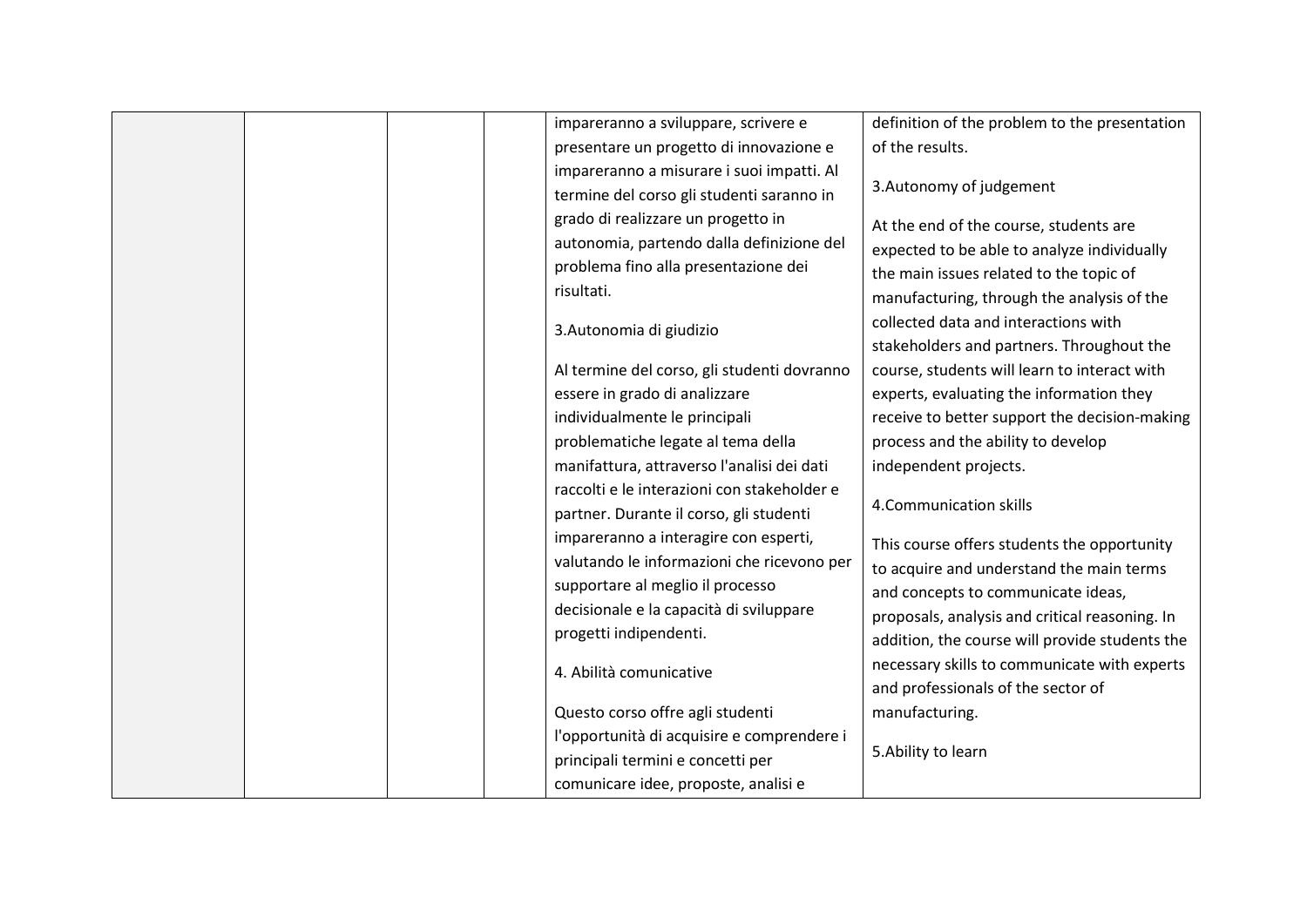|                                 |                  |      |    | ragionamenti critici. Inoltre, il corso fornirà | At the end of the course, students will have      |
|---------------------------------|------------------|------|----|-------------------------------------------------|---------------------------------------------------|
|                                 |                  |      |    | agli studenti le competenze necessarie per      | had the opportunity to work closely with          |
|                                 |                  |      |    | dialogare con esperti e professionisti del      | professionals in the field, learning techniques   |
|                                 |                  |      |    | settore manifatturiero.                         | and tools of the working place. In addition,      |
|                                 |                  |      |    |                                                 | students will acquire skills such as practical    |
|                                 |                  |      |    | 5. Capacità di apprendere                       | knowledge, how to present a project in front      |
|                                 |                  |      |    | Al termine del corso gli studenti avranno       | of a public and/or investors. This will certainly |
|                                 |                  |      |    | avuto modo di lavorare a stretto contatto       | contribute to vocational training and thus        |
|                                 |                  |      |    | con professionisti del settore,                 | facilitate entry into the workplace.              |
|                                 |                  |      |    | apprendendo tecniche e strumenti del            |                                                   |
|                                 |                  |      |    | luogo di lavoro. Inoltre, gli studenti          |                                                   |
|                                 |                  |      |    | acquisiranno competenze come                    |                                                   |
|                                 |                  |      |    | conoscenze pratiche, presentare un              |                                                   |
|                                 |                  |      |    | progetto di fronte a un pubblico e / o          |                                                   |
|                                 |                  |      |    | investitori. Ciò contribuirà sicuramente alla   |                                                   |
|                                 |                  |      |    | formazione professionale e quindi               |                                                   |
|                                 |                  |      |    | faciliterà l'ingresso nel mondo del lavoro.     |                                                   |
| Prerequisiti /                  | <b>PREREQ</b>    | 3800 | Sì | Non sono richieste conoscenze specifiche        | There is no specific knowledge required. It is    |
| <b>Prerequisites</b>            |                  |      |    | al di fuori di una conoscenza di base del       | necessary to have basic knowledge in the          |
|                                 |                  |      |    | mondo dell'innovazione digitale e della         | field of digital innovation and sustainability,   |
|                                 |                  |      |    | sostenibilità. Per conoscenza di base, si       | in other words, the understanding of notions      |
|                                 |                  |      |    | intende la comprensione delle nozioni           | obtained in previous courses within the MSc.      |
|                                 |                  |      |    | ottenute nei precedenti corsi della laurea.     |                                                   |
|                                 |                  |      |    |                                                 |                                                   |
| <b>Contenuti Del</b><br>Corso / | <b>CONTENUTI</b> | 3800 | Sì | Il corso, insieme ad altre attività e           | The course, along with other activities and       |
| <b>Course</b>                   |                  |      |    | laboratori del corso di laurea, ambisce a       | workshops, aims to provide the necessary          |
| <b>Contents</b>                 |                  |      |    | fornire le esperienze necessarie per            | experiences and skills to enable students to      |
|                                 |                  |      |    | affrontare le responsabilità, attività e        | foster collaboration in the field of digital      |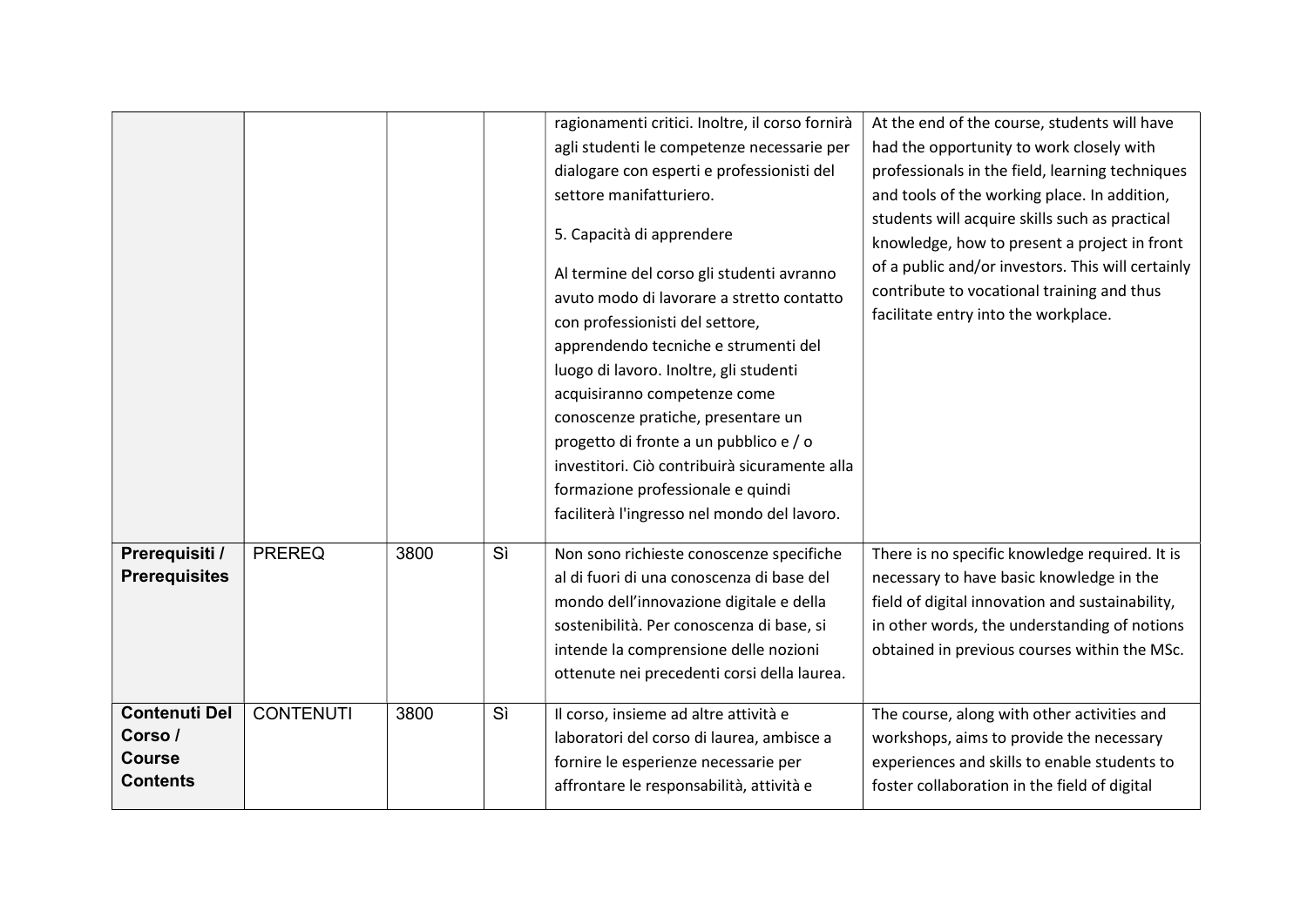|  | aspettative dell'ambito lavorativo. Il corso  | innovation and sustainability and to address   |
|--|-----------------------------------------------|------------------------------------------------|
|  | si incentra nel rispondere a una              | the responsibilities, activities and           |
|  | "challenge" lanciata dall'azienda partner.    | expectations of a future job. The laboratory   |
|  | La sfida invita gli studenti a sviluppare, in | focuses on the "challenge" launched by the     |
|  | collaborazione con la stessa organizzazione   | partner company. Hence, students need to       |
|  | e altri stakeholders del settore delle nuove  | develop solutions through a co-design          |
|  | progettualità che possano rispondere a un     | process, in collaboration with the same        |
|  | bisogno reale.                                | organization and external stakeholders, in     |
|  |                                               | order to launch projects and initiatives that  |
|  | Il corso si incentrerà in sei blocchi:        | respond to the real need illustrated by the    |
|  | Nella prima fase, condivisa per tutti gli     | partner company.                               |
|  | xLabs, verranno presentati i diversi          | The course will be divided into six blocks:    |
|  | percorsi indicando le loro caratteristiche e  |                                                |
|  | punti in comune. In questa prima fase,        | The first phase, where all eight xLabs will    |
|  | potranno partecipare le imprese partners      | participate, presents the eight laboratories,  |
|  | che si presenteranno con brevi                | their characteristics, and points in common.   |
|  | inspirational speech di lancio dei            | In the first phase, partner companies will     |
|  | laboratori. Inoltre, sempre in queste         | participate illustrating their structure and   |
|  | sessioni gli studenti inizieranno a           | characteristics and, through inspirational     |
|  | familiarizzare con i principali elementi      | speeches motivate students. In addition, in    |
|  | teorici del percorso (ad esempio, design      | the initial phase, students will begin to      |
|  | thinking) e gli strumenti di co-              | familiarize with the main theoretical          |
|  | progettazione che verranno utilizzati.        | elements of the course (for example, design    |
|  | Nella seconda parte del percorso i gruppi si  | thinking) and the co-design tools that will be |
|  | separeranno e verranno introdotti a delle     | used.                                          |
|  | lezioni, interattive e collaborative, nelle   | In the second part of the course, groups will  |
|  | quali potranno esplorare nel dettaglio le     | be separated and will be introduced for the    |
|  | caratteristiche, economiche, sociali e        | first time to interactive and collaborative    |
|  |                                               |                                                |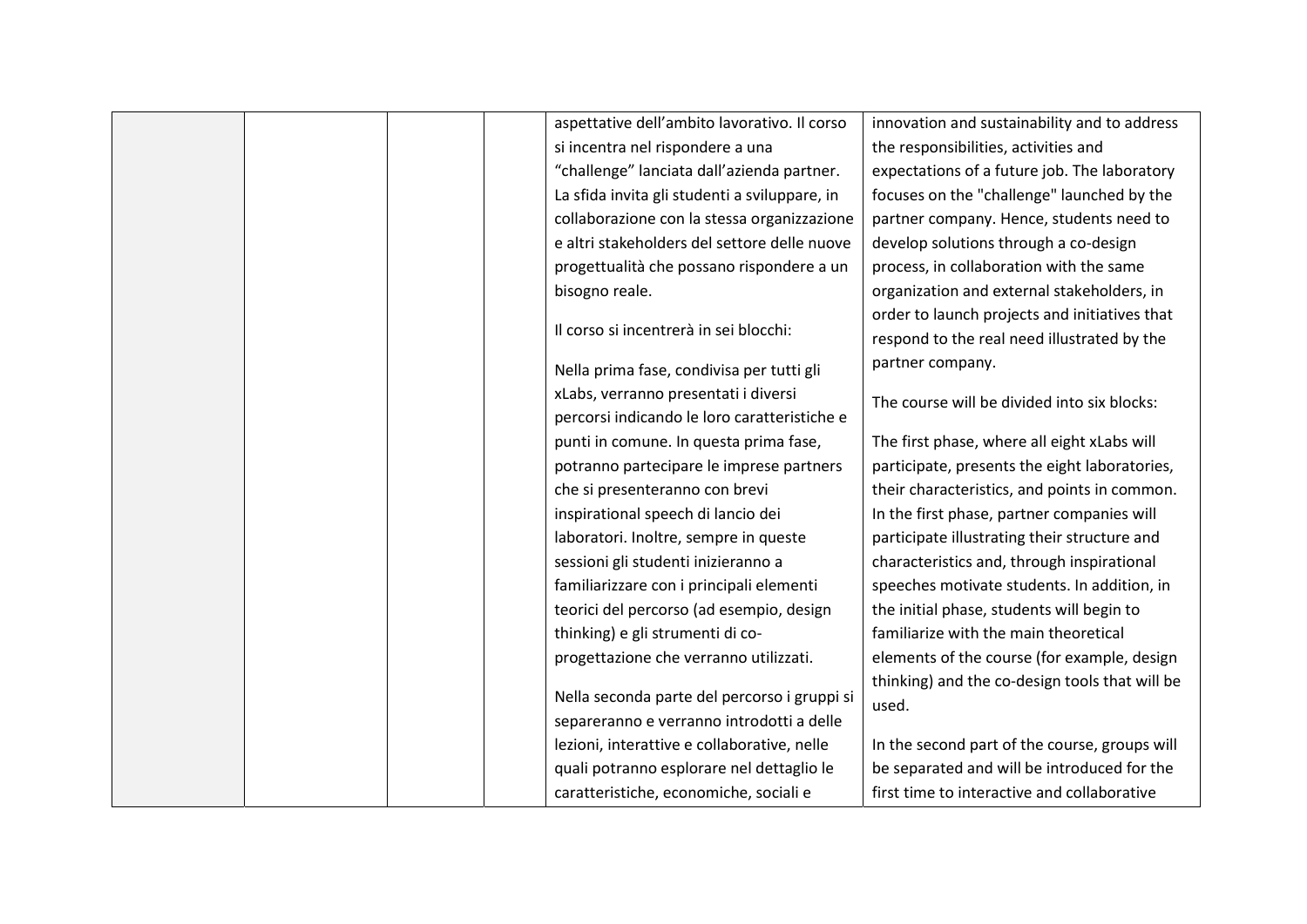|  | tecnologiche del settore di riferimento e le | lessons, in which they will be able to explore   |
|--|----------------------------------------------|--------------------------------------------------|
|  | sue principali nozioni teoriche. In queste   | in detail the main economic, social and          |
|  | sessioni, gli studenti interagiranno con le  | technological features and its main              |
|  | organizzazioni partner potendo acquisire     | theoretical notions. In these sessions,          |
|  | importante insight dalle loro esperienze e   | students will interact with partner              |
|  | analizzando i best cases.                    | organizations to gain important insights from    |
|  |                                              | their experiences and analyze best cases.        |
|  | Nella terza parte comincerà il lavoro di co- |                                                  |
|  | progettazione nel quale gli studenti         | In the third part, the co-design work will       |
|  | lavoreranno in gruppo, insieme a esperti     | begin, in which students will work in groups,    |
|  | delle aziende. Per indirizzare il lavoro,    | together with experts from partner               |
|  | l'azienda partner, avente il diritto di      | companies. To direct the work, the partner       |
|  | "challenge", lancerà la sfida progettuale    | company, with the right to "challenge", will     |
|  | agli studenti. Lo scopo di queste sessioni é | launch the project action field to the           |
|  | quello di attivare un processo di co-design  | students. The purpose of these sessions is to    |
|  | delle soluzioni attraverso la ricreazione    | activate a process of co-design for the          |
|  | dell'ecosistema dell'innovazione. La prima   | creation of solutions through the recreation     |
|  | fase di co-progettazione si focalizzerà      | and remodeling of an innovative ecosystem.       |
|  | sull'analisi dei problemi e lo sviluppo      | The first phase of co-design will focus on the   |
|  | dell'idea progettuale in risposta alle       | problem's analysis and the development of        |
|  | esigenze individuate.                        | the design idea as response to the identified    |
|  |                                              | needs.                                           |
|  | Nella quarta parte gli studenti avranno un   |                                                  |
|  | momento di confronto trasversale a tutti i   | In the fourth part students will have a cross-   |
|  | xLab. Questo momento permetterà agli         | comparison exchange with all xLabs. This will    |
|  | studenti di presentare il loro avanzamento   | allow them to expose their progress and          |
|  | e di ricevere feedbacks anche da altri       | receive feedback from other professors,          |
|  | professori, studenti ed esperti. Questi      | students, and experts. These moments will        |
|  | momenti permetteranno anche agli             | also allow students to exercise their ability of |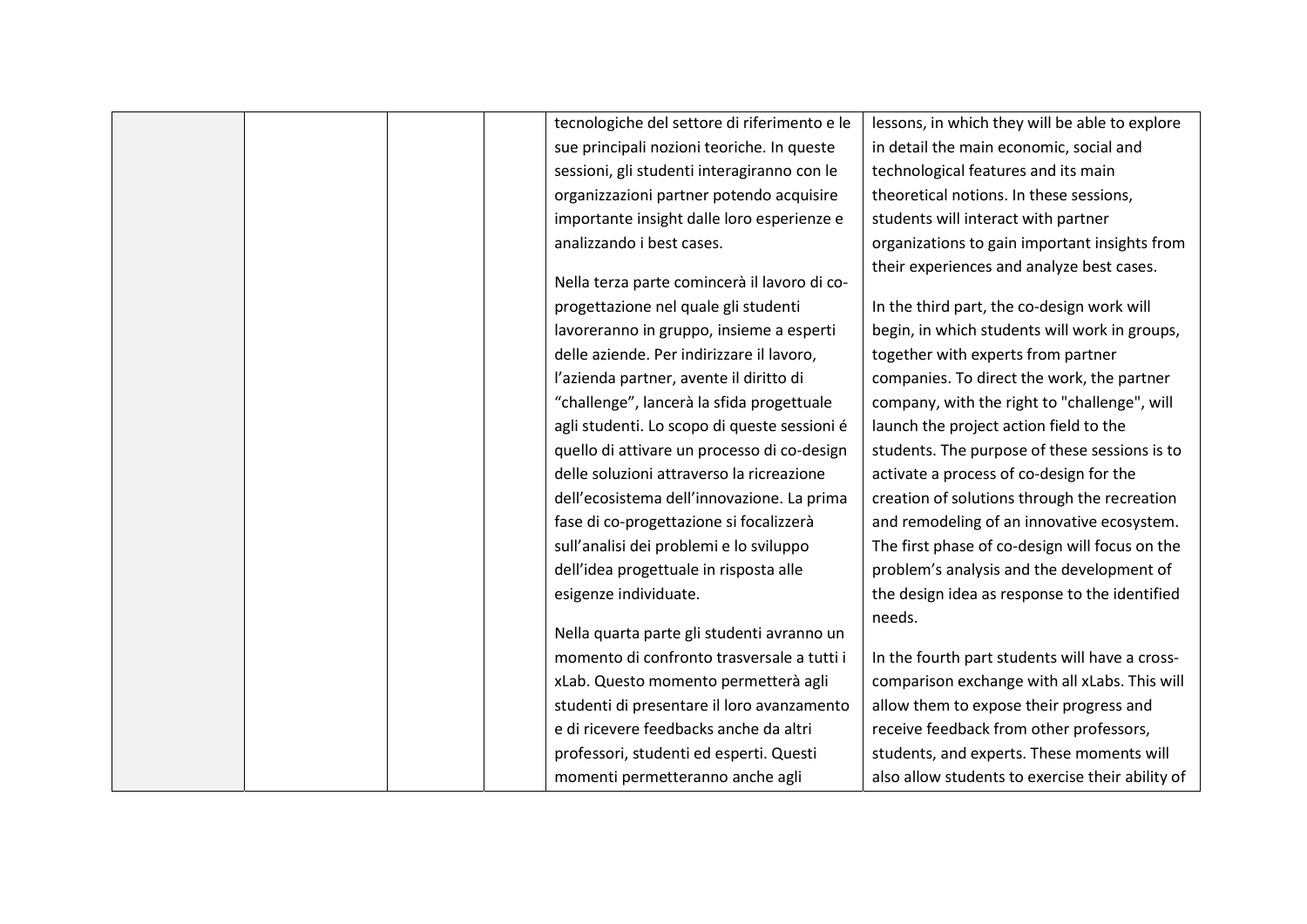|  | studenti di esercitare le proprie capacità di  | public speaking and project synthesis design.   |
|--|------------------------------------------------|-------------------------------------------------|
|  | parlare in pubblico e di sintesi progettuale.  | In order to facilitate and structure the        |
|  | Per facilitare e strutturare la discussione    | discussion, a well-defined discussion format    |
|  | verrà sviluppato un formato di discussione     | will be developed, which follows the same       |
|  | ben definito, che ricalca le modalità dei      | methodologies applied for contests              |
|  | contest per start-up e idee innovative, con    | addressed to start-ups, with defined times,     |
|  | tempi, modalità e griglie di valutazione.      | modes and grids of evaluation.                  |
|  | Nella quinta parte, gli studenti lavoreranno   | In the fifth part, students will work on        |
|  | nella finalizzazione delle proprie idee,       | finalizing their ideas, also thanks to the      |
|  | grazie anche ai feedback ricevuti nella        | feedback received in the previous session.      |
|  | sessione precedente. L'obiettivo è quello      | The goal is to refine the proposal, with the    |
|  | di affinare la proposta, con il supporto di    | support of data and scientific reports. In a    |
|  | dati e report scientifici. In una seconda      | second phase, the co-design path will           |
|  | fase, il percorso di co-progettazione          | specifically present the actors, the form of    |
|  | presenterà nello specifico gli attori, la      | governance and the added value of the idea.     |
|  | forma di governance e il valore aggiunto       | At the end of this last co-planning session,    |
|  | dell'idea. Al termine di questa ultima         | the design idea will have to be transformed     |
|  | sessione di co-progettazione l'idea            | into a complete Proof of Concept that can be    |
|  | progettuale dovrà essere trasformata in un     | presented to possible sponsors and external     |
|  | Proof of Concept completo e presentabile       | partners.                                       |
|  | a possibili finanziatori e partner esterni.    |                                                 |
|  |                                                | In the last session, the final projects will be |
|  | Nell'ultima sessione, i progetti finali        | presented to a "jury" that will assess their    |
|  | verranno presentati a una "giuria" che ne      | feasibility and social, economic and            |
|  | valuterà la fattibilità e gli impatti sociali, | environmental impacts. This final session       |
|  | economici e ambientali. Questa sessione        | involves the involvement of several experts,    |
|  | finale prevede il coinvolgimento di diversi    | sponsors, authorities, incubators, and          |
|  | esperti, finanziatori, autorità, incubatori e  | representatives of the academy. Also, this      |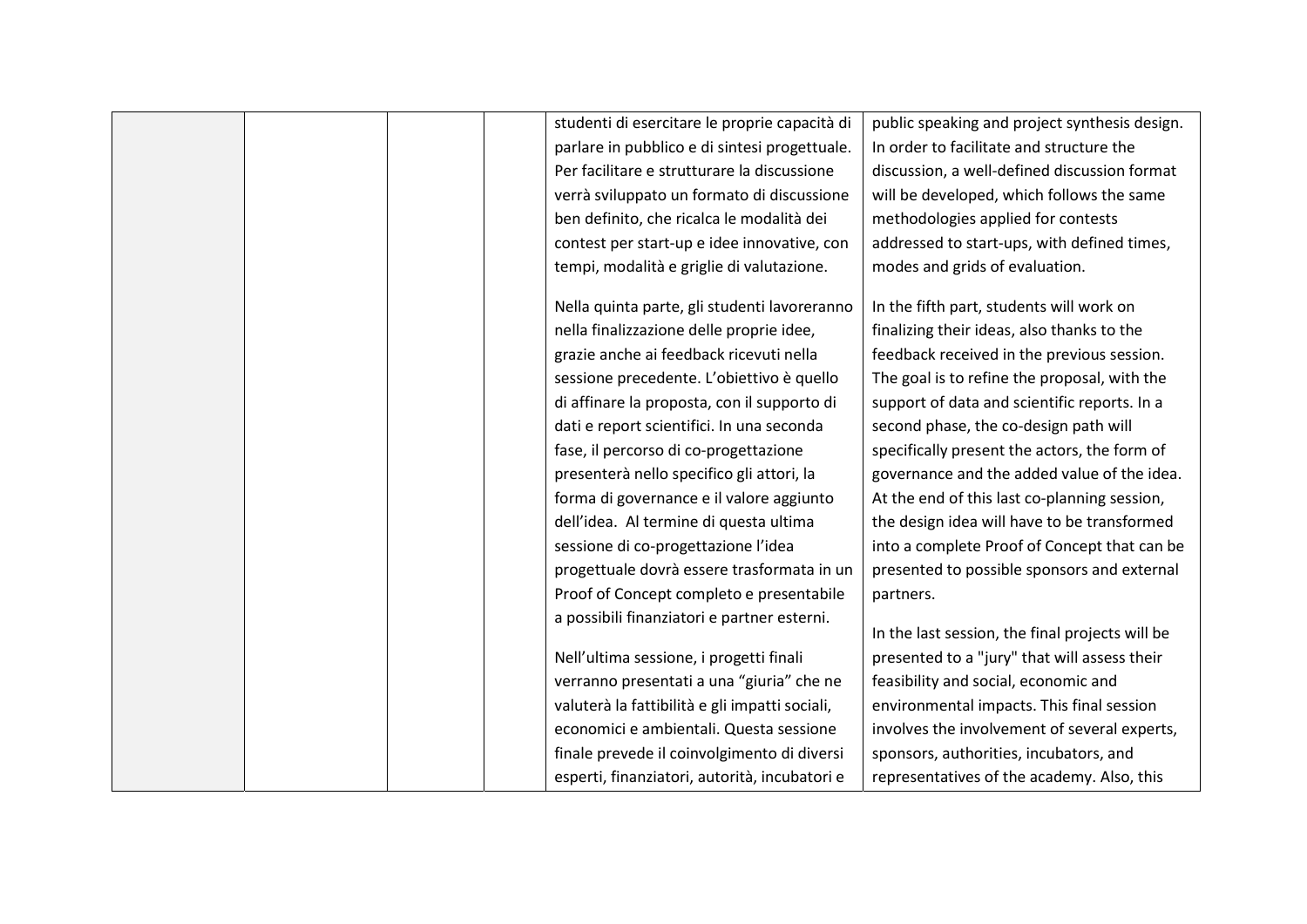|                                                                                                                                              |             |      |    | rappresentanti dell'accademia. Anche<br>questa sessione seguirà degli schemi<br>predefiniti già sperimentati nella sessione<br>intermedia. L'obiettivo è quello di<br>amplificare il lavoro svolto dagli studenti e<br>permettergli di avere visibilità per<br>continuare il progetto anche dopo la fine<br>del xLab.                                                                                                                                                                                       | session will follow the predefined schemes<br>already tested in the intermediate session.<br>The goal is to amplify the work done by the<br>students and allow them to have visibility to<br>continue the project even after the end of<br>xLab.                                                                                                                                                                                                                                                                                                           |
|----------------------------------------------------------------------------------------------------------------------------------------------|-------------|------|----|-------------------------------------------------------------------------------------------------------------------------------------------------------------------------------------------------------------------------------------------------------------------------------------------------------------------------------------------------------------------------------------------------------------------------------------------------------------------------------------------------------------|------------------------------------------------------------------------------------------------------------------------------------------------------------------------------------------------------------------------------------------------------------------------------------------------------------------------------------------------------------------------------------------------------------------------------------------------------------------------------------------------------------------------------------------------------------|
| <b>Testi Di</b><br>Riferimento /<br><b>Reference</b><br><b>Books</b>                                                                         | TESTI_RIF   | 3800 | Sì | L'ampiezza degli argomenti e le loro<br>implicazioni pratiche rende difficile fare<br>riferimento a un libro di testo specifico.<br>Materiale di lettura, dispense e<br>diapositive, che fanno riferimento a una<br>data lezione, vengono messi a disposizione<br>degli studenti in anticipo.                                                                                                                                                                                                               | The width of the topics and their practical<br>implications makes it difficult to refer to a<br>specific textbook. Reading materials,<br>handouts, and slides, referring to a given<br>lesson, are made available to students in<br>advance.                                                                                                                                                                                                                                                                                                               |
| Settimana 1/<br>Week 1<br><b>Contenuto</b><br>sessioni on<br>line e on<br>campus / On<br>line and on<br>campus<br><b>lectures</b><br>content | PROGR LEZ 1 | 3800 | Sì | Nella prima sessione, gli studenti scoprono<br>gli otto laboratori e le organizzazioni<br>partner che parteciperanno alla fase di co-<br>progettazione, e che presenteranno il loro<br>lavoro con brevi inspirational speech. Gli<br>studenti impareranno dall'inizio le diverse<br>sfide che xLab dovrà affrontare. La prima<br>sessione sarà anche la prima occasione per<br>interagire con esperti e professionisti del<br>settore, comprendendo le esigenze, le<br>tematiche e gli obiettivi che questa | In the first session, students discover the<br>eight laboratories and the partner<br>organizations that will participate in the co-<br>planning phase, which will present their work<br>with short inspirational speeches. Students<br>will learn from the beginning the different<br>challenges that xLab will face. The first<br>session will also be the first opportunity to<br>interact with experts and professionals in the<br>sector, understanding the needs, the issues<br>and objectives that this company aims to<br>achieve through the xLab. |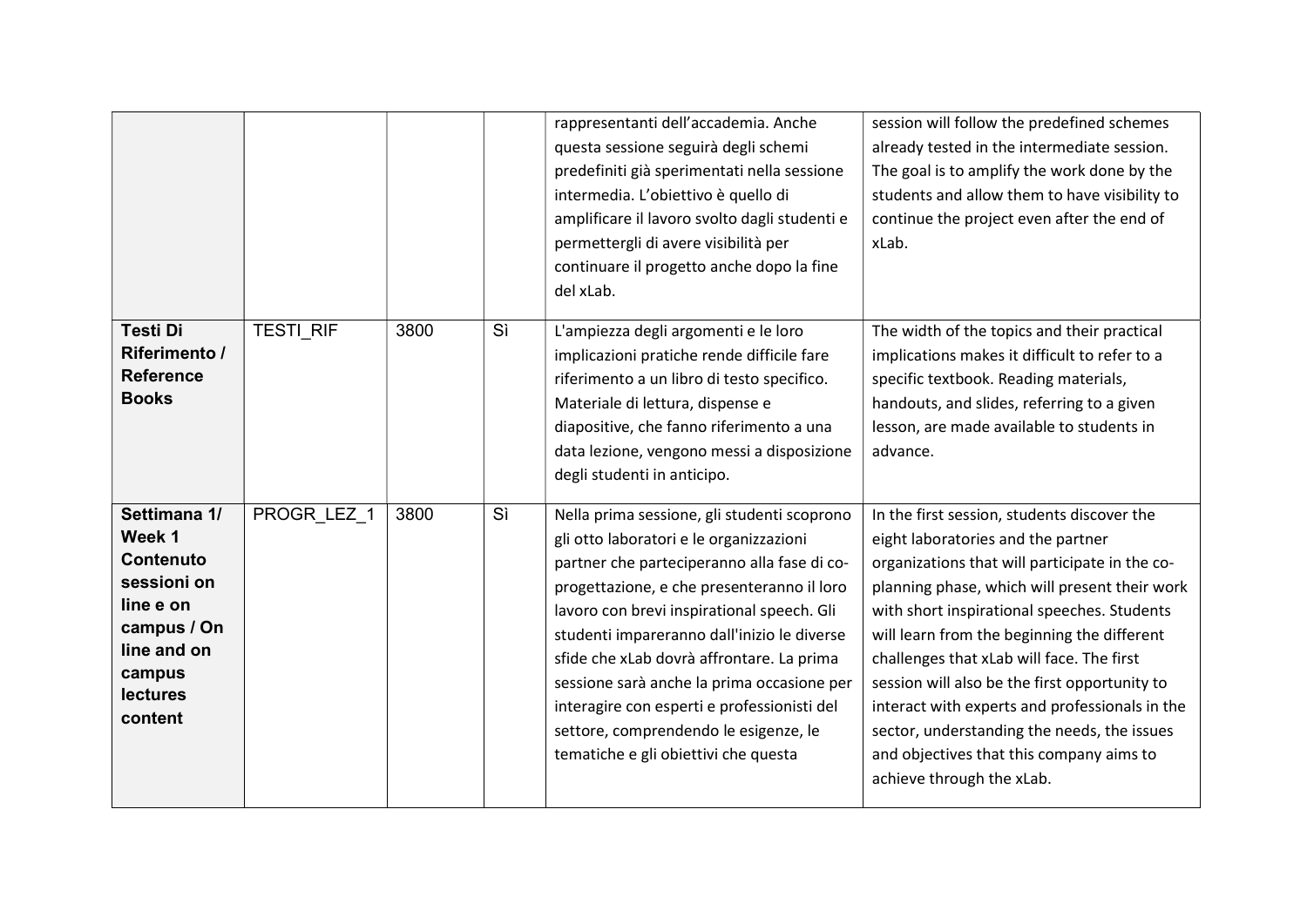|                                                                                                                                              |             |      |    | azienda si propone di raggiungere<br>attraverso l'xLab.                                                                                                                                                                                                                                                                                                                                                                                                                                                                                  |                                                                                                                                                                                                                                                                                                                                                                                                                                                                                                                                                               |
|----------------------------------------------------------------------------------------------------------------------------------------------|-------------|------|----|------------------------------------------------------------------------------------------------------------------------------------------------------------------------------------------------------------------------------------------------------------------------------------------------------------------------------------------------------------------------------------------------------------------------------------------------------------------------------------------------------------------------------------------|---------------------------------------------------------------------------------------------------------------------------------------------------------------------------------------------------------------------------------------------------------------------------------------------------------------------------------------------------------------------------------------------------------------------------------------------------------------------------------------------------------------------------------------------------------------|
| Settimana 2/<br>Week 2<br>Contenuto<br>sessioni on<br>line e on<br>campus / On<br>line and on<br>campus<br><b>lectures</b><br>content        | PROGR_LEZ_2 | 3800 | Sì | Nella seconda sessione verranno introdotti<br>i principali temi teorici delle sessioni allo<br>scopo di fornire una panoramica degli<br>argomenti che si andranno a trattare e<br>fornire informazioni e chiarimenti agli<br>studenti, fornendogli gli strumenti teorici<br>per acquisire la consapevolezza ma anche<br>competenze trasversali, fondamentali per<br>l'apprendimento delle attività di co-<br>progettazione. Ad esempio, si potranno<br>presentare agli studenti strumenti di<br>design thinking e service design.        | The second session will introduce the main<br>theoretical references to provide an overview<br>of the topics that will be treated and to<br>provide information and clarification to<br>students. The lecture provides them the<br>theoretical tools to acquire awareness and<br>transversal skills, essential for learning co-<br>design activities. For example, students may<br>be presented with design thinking and service<br>design tools.                                                                                                             |
| Settimana 3/<br>Week 3<br><b>Contenuto</b><br>sessioni on<br>line e on<br>campus / On<br>line and on<br>campus<br><b>lectures</b><br>content | PROGR LEZ 3 | 3800 | Sì | La terza sessione si concentra sulle<br>caratteristiche specifiche del settore<br>manifatturiero e su come i progetti<br>potrebbe essere finanziati per promuovere<br>la loro innovazione. La prima sessione<br>fornirà una panoramica dei diversi schemi<br>e strumenti finanziari disponibili,<br>consentendo agli studenti di comprendere<br>il concetto più ampio di finanziamento per<br>l'innovazione.<br>In questa sessione, gli studenti<br>comprenderanno anche la necessità per il<br>settore manufatturiero di rimodellare il | The third session focuses on the specific<br>characteristics of the manufacturing sector<br>and how projects could be financed to foster<br>their innovation. The first session will provide<br>an overview of the different financial<br>schemes and instruments available, enabling<br>students to understand the broader concept<br>of financing for innovation.<br>In this session, students will also understand<br>the necessity for the manufacturing to re-<br>shape the way production chain, and the<br>necessity to develop collaborative and open |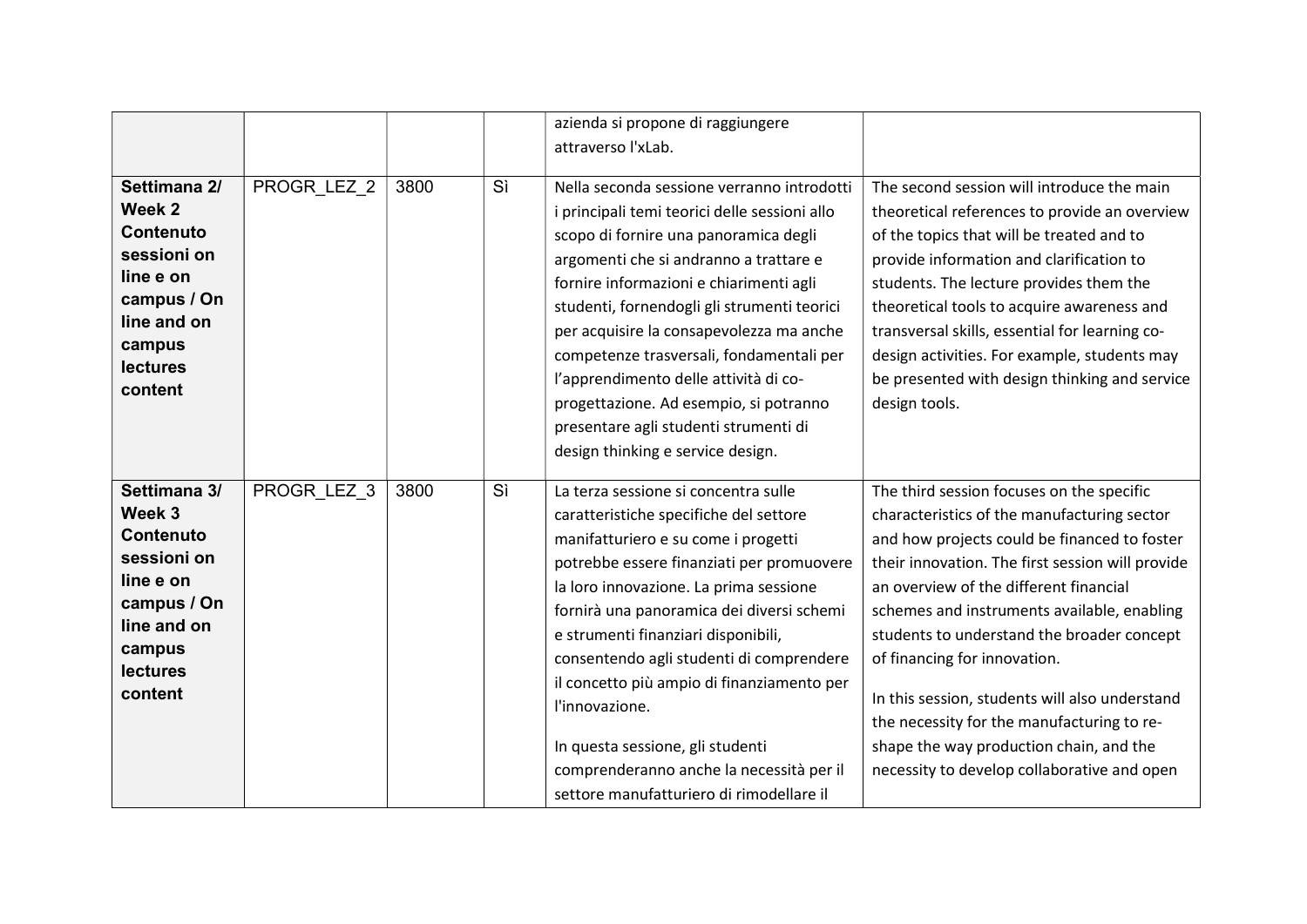|                                                                                                                                              |             |      |    | modo in cui la catena di produzione è stata<br>pensata e la necessità di sviluppare un<br>processo collaborativo e aperto, che<br>potrebbe favorire lo sviluppo di nuove<br>soluzioni.                                                                                                                                                                                                                                                                                                                                                                                                                                              | process, which could foster the development<br>of new solutions.                                                                                                                                                                                                                                                                                                                                                                                                                                                                                                              |
|----------------------------------------------------------------------------------------------------------------------------------------------|-------------|------|----|-------------------------------------------------------------------------------------------------------------------------------------------------------------------------------------------------------------------------------------------------------------------------------------------------------------------------------------------------------------------------------------------------------------------------------------------------------------------------------------------------------------------------------------------------------------------------------------------------------------------------------------|-------------------------------------------------------------------------------------------------------------------------------------------------------------------------------------------------------------------------------------------------------------------------------------------------------------------------------------------------------------------------------------------------------------------------------------------------------------------------------------------------------------------------------------------------------------------------------|
| Settimana 4/<br>Week 4<br><b>Contenuto</b><br>sessioni on<br>line e on<br>campus / On<br>line and on<br>campus<br><b>lectures</b><br>content | PROGR_LEZ_4 | 3800 | Sì | La quarta sessione si concentrerà sul<br>rapporto tra nuove soluzioni per il settore<br>manifatturiero e sostenibilità e<br>innovazione digitale. Verranno studiate<br>soluzioni innovative, nuovi materiali,<br>tecnologie, sistemi di produzione già<br>esistenti e di conseguenza si terrà conto<br>della loro applicazione a specifiche linee di<br>produzione. Pertanto, varrà studiato come<br>lo sviluppo di nuovi elementi e processi<br>impattano le esigenze finanziarie ed<br>economiche dell'azienda, plasmando il<br>modo in cui l'organizzazione ha bisogno di<br>raccogliere e utilizzare le risorse<br>finanziarie. | The fourth session will focus on the relation<br>between new solution for the manufacturing<br>sector and sustainability and digital<br>innovation. Innovative solutions, new<br>materials, technologies, production systems,<br>already in existence will be studied and<br>consequently their application to specific<br>productions lines will be taken in<br>consideration. Hence, the impact of new<br>elements and process influence the financial<br>and economic needs of the company shaping<br>the way organization need to collect and use<br>financial resources. |
| Settimana 5/<br>Week 5<br><b>Contenuto</b><br>sessioni on<br>line e on<br>campus / On<br>line and on<br>campus                               | PROGR LEZ 5 | 3800 | Sì | Nella quinta sessione, particolare<br>attenzione sarà data ai nuovi schemi<br>finanziari per l'innovazione e la<br>sostenibilità. Il settore manifatturiero sarà<br>esplorato anche da una prospettiva di<br>innovazione digitale, che consente di<br>analizzare la nuova frontiera della                                                                                                                                                                                                                                                                                                                                           | In the fifth session, particular attention will<br>be given to the new financial schemes for<br>innovation and sustainability. Manufacturing<br>sector will be explored also from a digital<br>innovation perspective, which enable to<br>analysis the new frontier of the production<br>and selling of products. For example, there                                                                                                                                                                                                                                          |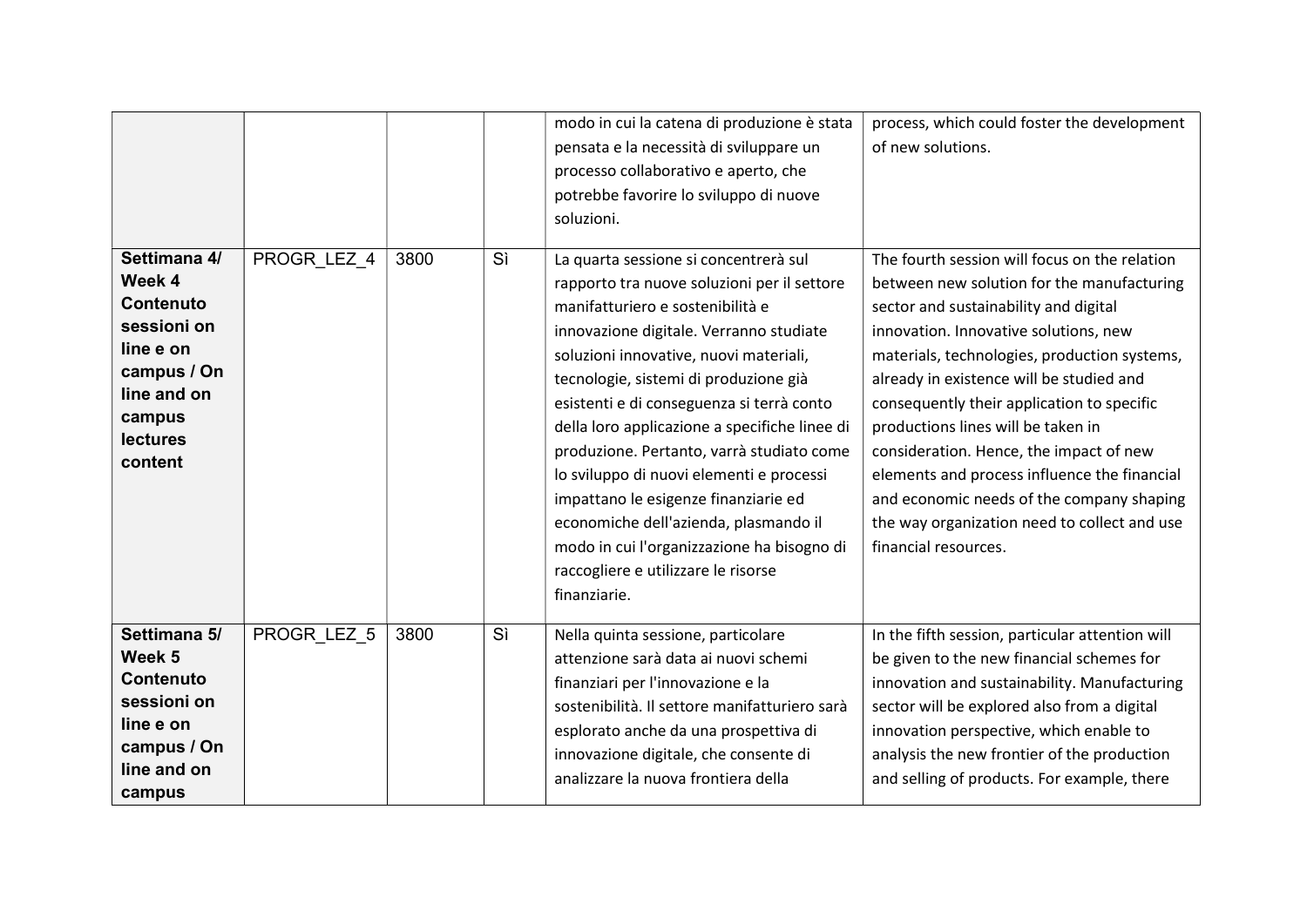| lectures                   |             |      |    | produzione e vendita di prodotti. Ad            | will be a focus on how platforms and other    |
|----------------------------|-------------|------|----|-------------------------------------------------|-----------------------------------------------|
| content                    |             |      |    | esempio, ci si concentrerà su come le           | digital technologies can promote a new way    |
|                            |             |      |    | piattaforme e altre tecnologie digitali         | to sell the products but also a different     |
|                            |             |      |    | possono promuovere un nuovo modo di             | governance structure and a new way to         |
|                            |             |      |    | vendita dei prodotti, ma anche una diversa      | collect financial resources. Hence, students  |
|                            |             |      |    | struttura di governance e un nuovo modo         | will study solutions, case studies and pilots |
|                            |             |      |    | di raccogliere risorse finanziarie. Quindi, gli | which are leveraging these new models for     |
|                            |             |      |    | studenti studieranno soluzioni, casi di         | the development of sustainable and            |
|                            |             |      |    | studio e progetti pilota che stanno             | innovative manufacturing lines.               |
|                            |             |      |    | sfruttando questi nuovi modelli per lo          |                                               |
|                            |             |      |    | sviluppo di linee di produzione sostenibili e   |                                               |
|                            |             |      |    | innovative.                                     |                                               |
|                            |             |      |    |                                                 |                                               |
| Settimana 6/               | PROGR_LEZ_6 | 3800 | Sì | Nella sesta sessione verrà spiegata più in      | In the sixth session, the "challenge" of the  |
| Week 6                     |             |      |    | dettaglio la "sfida" del progetto.              | project will be explained more in detail. The |
| <b>Contenuto</b>           |             |      |    | L'organizzazione partner spiegherà agli         | partner organization will explain to students |
| sessioni on                |             |      |    | studenti in cosa consiste la sfida, quali       | what the challenge consists of what are the   |
| line e on                  |             |      |    | sono i risultati attesi e quale sarà il         | expected results and what will be the path    |
| campus / On<br>line and on |             |      |    | percorso e la metodologia adottati per          | and methodology adopted to develop the        |
| campus                     |             |      |    | sviluppare l'idea progettuale.                  | project idea.                                 |
| <b>lectures</b>            |             |      |    | Agli studenti verrà quindi chiesto di           | Students will then be asked to work,          |
| content                    |             |      |    | lavorare, individualmente e in gruppo, per      |                                               |
|                            |             |      |    |                                                 | individually and in groups, to develop the    |
|                            |             |      |    | sviluppare l'idea progettuale. Nella prima      | design idea. In the first session it will be  |
|                            |             |      |    | sessione si analizzerà, partendo dalla sfida,   | analyzed starting from the challenge,         |
|                            |             |      |    | le relazioni tra tecnologie, innovazione,       | exploring the relations among technologies,   |
|                            |             |      |    | risorse finanziarie e come tutti questi         | innovation, financial resources and how all   |
|                            |             |      |    | elementi possano contribuire in modo            | these elements can contribute in new ways     |
|                            |             |      |    | nuovo allo sviluppo di prodotti innovativi.     | to develop innovative products. All this will |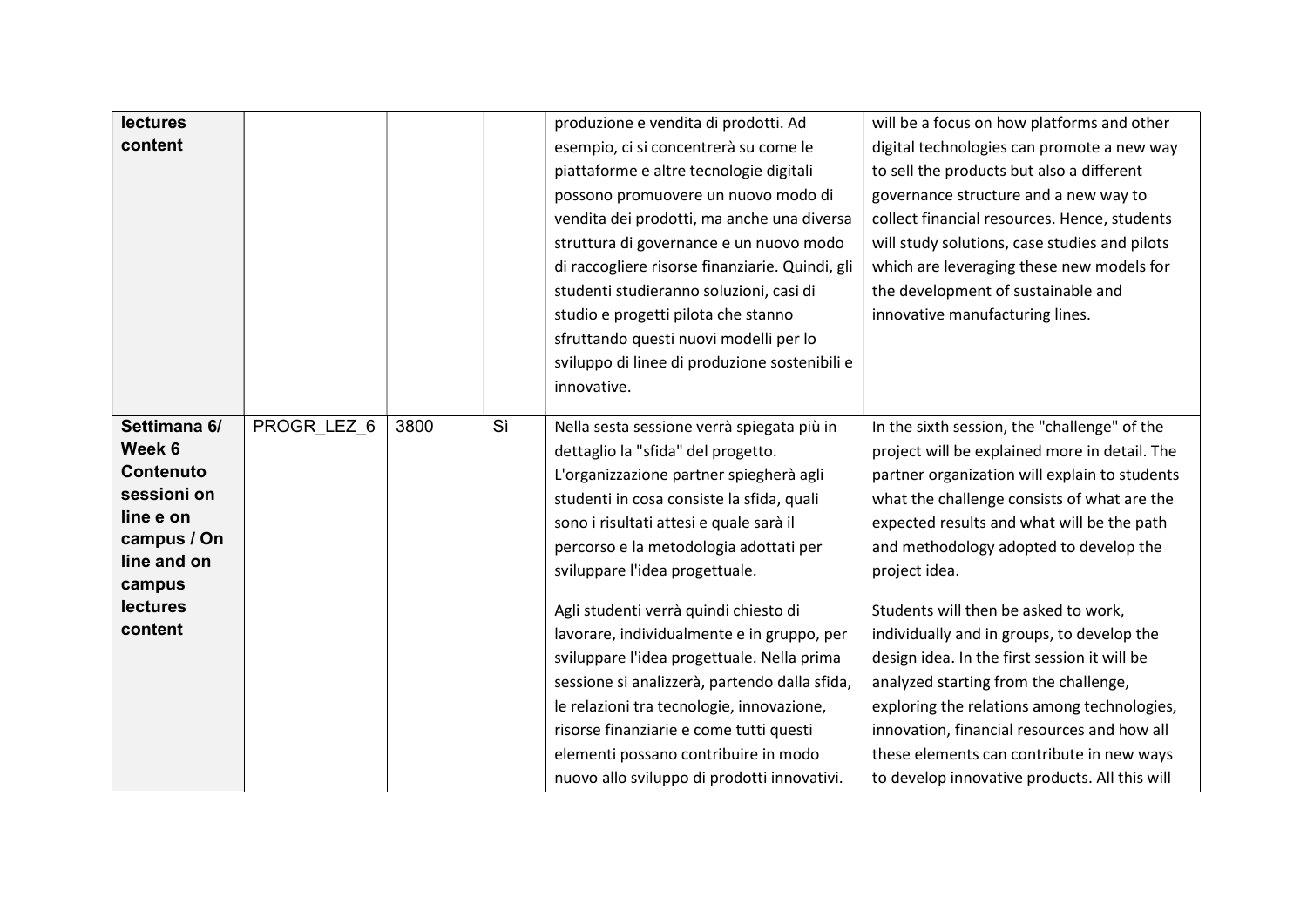|                                                                                                                                              |             |      |    | Tutto ciò avverrà attraverso il co-design                                                                                                                                                                                                                                                                                                                                                                                                                                                                                                                                                                                                              | be done through co-design such as digital                                                                                                                                                                                                                                                                                                                                                                                                                                                                                                                                                                                  |
|----------------------------------------------------------------------------------------------------------------------------------------------|-------------|------|----|--------------------------------------------------------------------------------------------------------------------------------------------------------------------------------------------------------------------------------------------------------------------------------------------------------------------------------------------------------------------------------------------------------------------------------------------------------------------------------------------------------------------------------------------------------------------------------------------------------------------------------------------------------|----------------------------------------------------------------------------------------------------------------------------------------------------------------------------------------------------------------------------------------------------------------------------------------------------------------------------------------------------------------------------------------------------------------------------------------------------------------------------------------------------------------------------------------------------------------------------------------------------------------------------|
|                                                                                                                                              |             |      |    | attraverso strumenti digitali.                                                                                                                                                                                                                                                                                                                                                                                                                                                                                                                                                                                                                         | canvas.                                                                                                                                                                                                                                                                                                                                                                                                                                                                                                                                                                                                                    |
| Settimana 7/<br>Week 7<br><b>Contenuto</b><br>sessioni on<br>line e on<br>campus / On<br>line and on<br>campus<br><b>lectures</b><br>content | PROGR LEZ 7 | 3800 | Sì | La settima sessione proseguirà il processo<br>di co-design, con una maggiore attenzione<br>agli strumenti per il co-design di idee<br>innovative. Sono previsti incontri per la<br>generazione dell'idea in risposta alla sfida<br>lanciata dall'azienda, dove agli studenti<br>verrà chiesto di contribuire allo sviluppo<br>dell'idea progettuale attraverso diverse<br>sessioni di brainstorming. In questa fase è<br>necessaria una costante interazione con i<br>partner per ricevere feedback e innescare<br>idee con un'anima innovativa e originale,<br>che possano essere realizzate e aderite alle<br>esigenze evidenziate nella prima fase. | The seventh session will continue the co-<br>design process, with a greater focus on tools<br>for co-design of innovative ideas. There will<br>be meetings for the idea generation as<br>response to the challenge launched by the<br>company, where students will be asked to<br>contribute to the development of the design<br>idea through several brainstorming sessions.<br>In this phase a constant interaction with<br>partners is necessary to receive feedback and<br>trigger ideas with an innovative and original<br>soul, and that can be realized and adhered to<br>the needs highlighted in the first phase. |
| Settimana 8/<br>Week 8<br><b>Contenuto</b><br>sessioni on<br>line e on<br>campus / On<br>line and on<br>campus<br><b>lectures</b><br>content | PROGR LEZ 8 | 3800 | Sì | Nell'ottava sessione vi sarà un momento di<br>ricongiungimento e condivisione con tutti<br>gli xLabs. In questa fase gli studenti<br>condividono il lavoro svolto fino a quel<br>momento attraverso un processo di<br>presentazione delle idee tipico<br>dell'innovazione e delle start-up. Ogni<br>gruppo riceverà dei feedback strutturati su<br>come migliorare la propria idea e come<br>correggere la presentazione migliorando il                                                                                                                                                                                                                | In the eighth session there will be the<br>opportunity to work together with all xLabs.<br>At this stage, the students will share the work<br>carried out until that moment, presenting<br>their ideas in the same way start-ups do. Each<br>group will receive structured feedback on<br>how to improve their idea and how to correct<br>the presentation by improving public<br>speaking and how to structure an attractive<br>pitch presentation.                                                                                                                                                                       |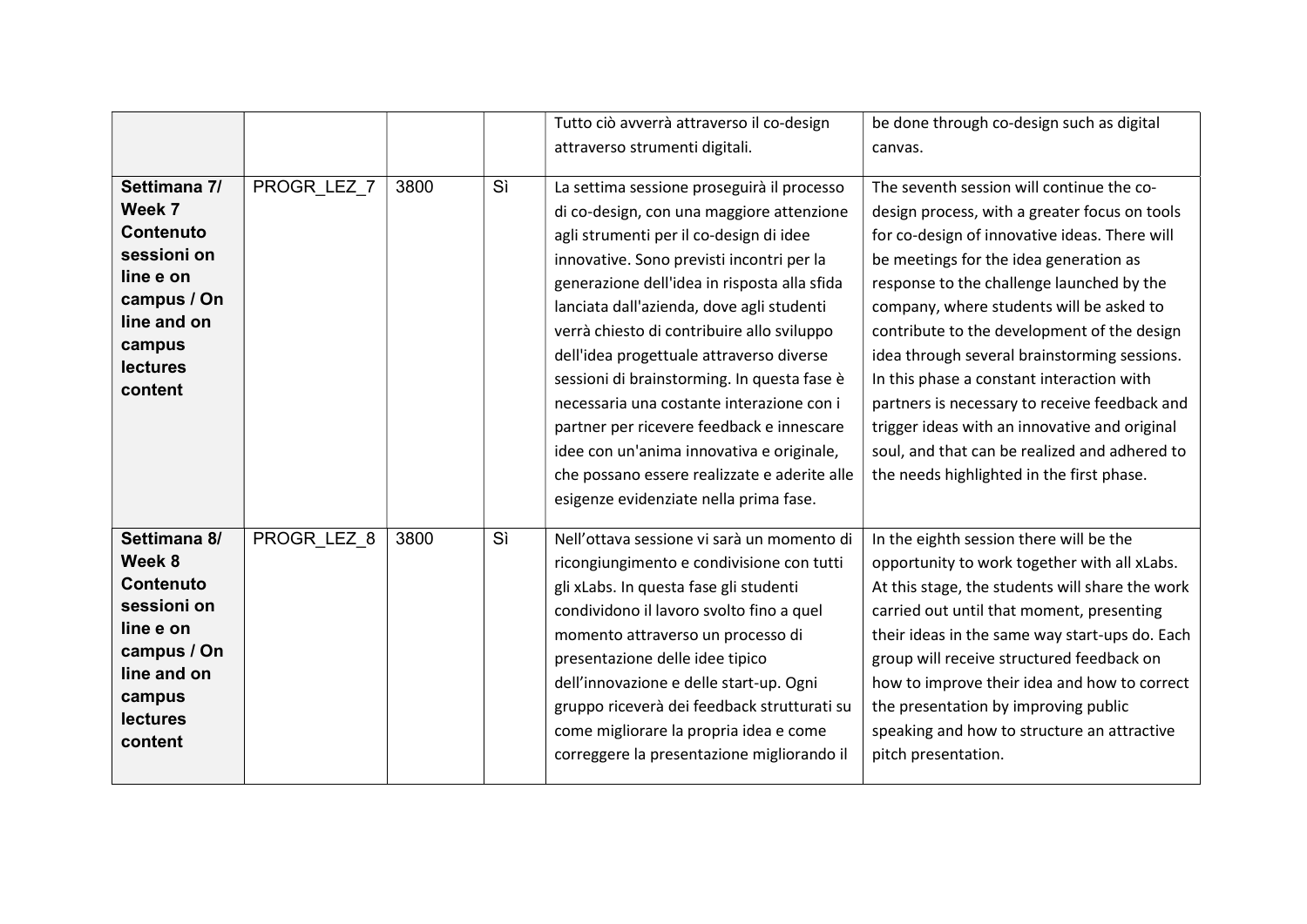|                                                                                                                                              |                  |      |    | public speaking e le modalità per eseguire                                                                                                                                                                                                                                                                                                                                                                                                                                                                                                                                                                                                                                                                                                                                                                    |                                                                                                                                                                                                                                                                                                                                                                                                                                                                                                                                                                                                                                                                                                                               |
|----------------------------------------------------------------------------------------------------------------------------------------------|------------------|------|----|---------------------------------------------------------------------------------------------------------------------------------------------------------------------------------------------------------------------------------------------------------------------------------------------------------------------------------------------------------------------------------------------------------------------------------------------------------------------------------------------------------------------------------------------------------------------------------------------------------------------------------------------------------------------------------------------------------------------------------------------------------------------------------------------------------------|-------------------------------------------------------------------------------------------------------------------------------------------------------------------------------------------------------------------------------------------------------------------------------------------------------------------------------------------------------------------------------------------------------------------------------------------------------------------------------------------------------------------------------------------------------------------------------------------------------------------------------------------------------------------------------------------------------------------------------|
|                                                                                                                                              |                  |      |    | un accattivante presentazione pitch.                                                                                                                                                                                                                                                                                                                                                                                                                                                                                                                                                                                                                                                                                                                                                                          |                                                                                                                                                                                                                                                                                                                                                                                                                                                                                                                                                                                                                                                                                                                               |
| Settimana 9/<br>Week 9<br><b>Contenuto</b><br>sessioni on<br>line e on<br>campus / On<br>line and on<br>campus<br><b>lectures</b><br>content | PROGR_LEZ_9      | 3800 | Sì | Il lavoro di co-design continua a<br>supportare gli studenti nel<br>perfezionamento del loro progetto di<br>design. In questa fase sarà richiesto di<br>fornire dati aggiuntivi per supportare le<br>proprie idee. Il lavoro di approfondimento<br>riguarderà anche lo sviluppo dell'idea. Gli<br>studenti dovranno iniziare a definire come<br>concretizzare la soluzione pensata in un<br>ecosistema in cui sono coinvolti diversi tipi<br>di attori. In questa fase, gli studenti<br>dovranno anche definire l'inizio della<br>definizione del flusso finanziario ed<br>economico delle risorse e come l'uso di<br>nuovi meccanismi finanziari possa<br>supportare la definizione di situazioni win-<br>win e favorire soluzioni collaborative,<br>sostenibili e innovative nel settore<br>manifatturiero. | Co-design work continues to support<br>students in refining their design project. At<br>this stage it will be required to provide<br>additional data to support their ideas. The in-<br>depth work will also cover the development<br>of the idea. Students will have to start<br>defining how to concretize the solution<br>thought an ecosystem in which different<br>types of actors involved. In this phase,<br>students will also need to define start<br>defining the financial and economic flow of<br>resources and how the use of new financial<br>mechanisms could support the definition of<br>win-win situations and foster collaborative,<br>sustainable and innovative solution in the<br>manufacturing sector. |
| Settimana 10/<br>Week 10<br><b>Contenuto</b><br>sessioni on                                                                                  | PROGR_LEZ_1<br>0 | 3800 | Sì | L'ultima sessione di co-progettazione avrà<br>come focus quello di realizzare<br>concretamente il prototipo progettuale<br>dell'idea. A questo scopo vengono rimessi                                                                                                                                                                                                                                                                                                                                                                                                                                                                                                                                                                                                                                          | The last session of co-design will focus on the<br>concrete realization of the prototype of the<br>idea. For this purpose, pilot cases previously<br>analyzed are called into question so that the                                                                                                                                                                                                                                                                                                                                                                                                                                                                                                                            |
| line e on<br>campus / On<br>line and on                                                                                                      |                  |      |    | in discussione casi piloti precedentemente<br>analizzati così da poter calare l'idea                                                                                                                                                                                                                                                                                                                                                                                                                                                                                                                                                                                                                                                                                                                          | design idea can match the reality. This<br>exercise will support students in summarizing                                                                                                                                                                                                                                                                                                                                                                                                                                                                                                                                                                                                                                      |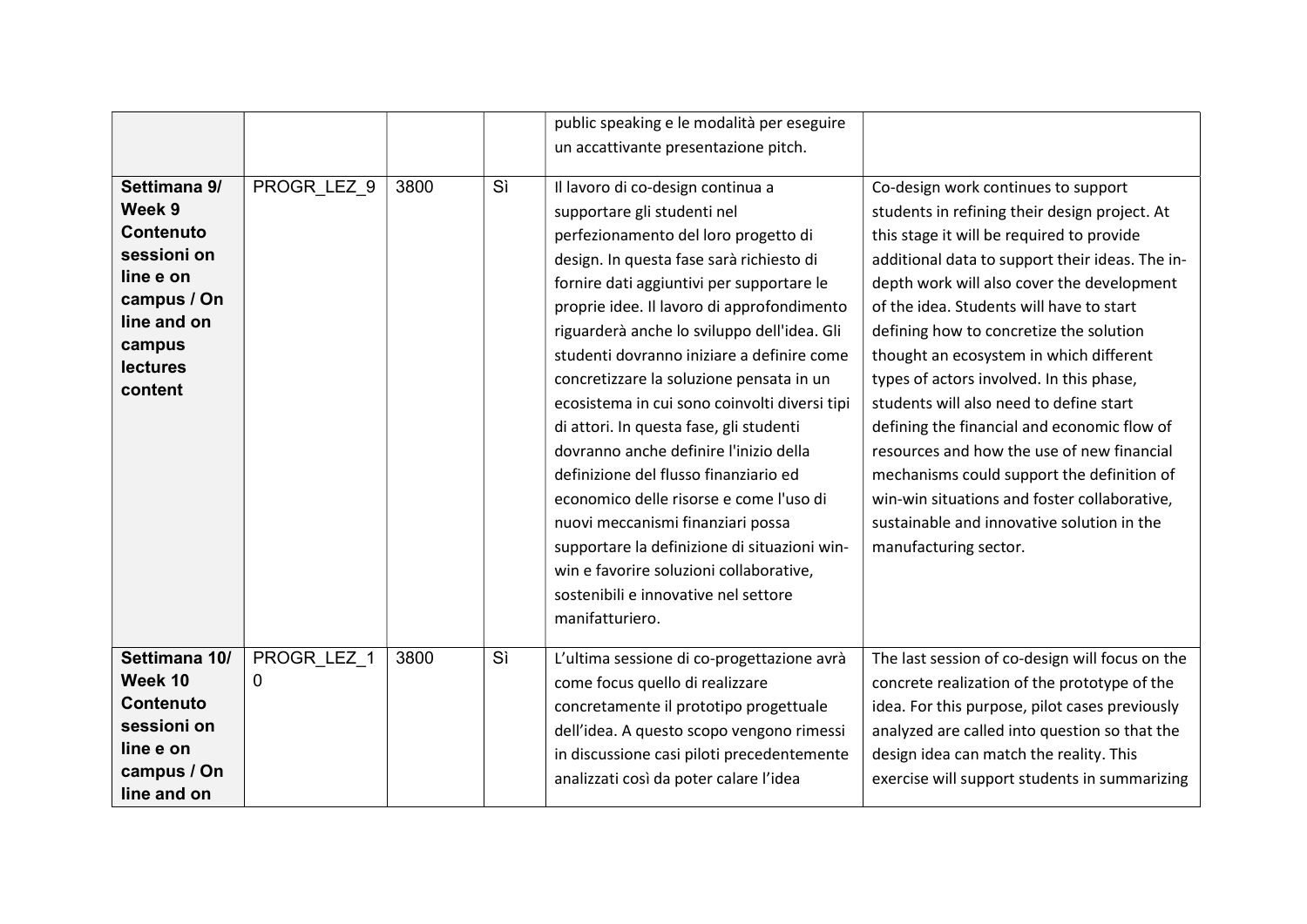| campus<br>lectures<br>content                                                                                                                  |                               |      |    | progettuale nel concreto. Questo esercizio<br>supporterà gli studenti nel sintetizzare le<br>nozioni apprese e i risultati delle<br>precedenti lezioni oltre a far sì che il<br>progetto risponda in maniera esplicita alla<br>sfida lanciata all'inizio del percorso<br>dall'organizzazione partner. Inoltre, verrà<br>trattata l'analisi finanziaria del progetto e<br>come rendere l'idea sostenibile<br>economicamente attraverso modelli di<br>business ibridi. | the knowledge and results of previous<br>lessons as well as ensuring that the project<br>responds explicitly to the challenge launched<br>at the beginning of the process by the<br>partner organization. In addition, students<br>will deepen the financial analysis of the<br>project and they address how to make the<br>idea economically sustainable through hybrid<br>business models.  |
|------------------------------------------------------------------------------------------------------------------------------------------------|-------------------------------|------|----|----------------------------------------------------------------------------------------------------------------------------------------------------------------------------------------------------------------------------------------------------------------------------------------------------------------------------------------------------------------------------------------------------------------------------------------------------------------------|-----------------------------------------------------------------------------------------------------------------------------------------------------------------------------------------------------------------------------------------------------------------------------------------------------------------------------------------------------------------------------------------------|
| Settimana 11/<br>Week 11<br><b>Contenuto</b><br>sessioni on<br>line e on<br>campus / On<br>line and on<br>campus<br><b>lectures</b><br>content | PROGR LEZ 1                   | 3800 | Sì | L'undicesima sessione si focalizzerà nella<br>preparazione della presentazione dell'idea<br>progettuale. Gli studenti apprenderanno<br>come preparare i documenti,<br>presentazioni e contenuto multimediale<br>per poter presentare ad esperti,<br>finanziatori e altri portatori d'interessi la<br>loro idea progettuale. In questa fase<br>verranno quindi sintetizzati e finalizzati i<br>materiali e i risultati fino a quel momento<br>prodotti.               | The eleventh session will focus on preparing<br>the presentation of the project idea. Students<br>will learn how to prepare documents,<br>presentations and multimedia content in<br>order to present their project idea to experts,<br>financiers and other stakeholders. In this<br>phase the materials and the results produced<br>up to that moment will be synthesized and<br>finalized. |
| Settimana 12/<br>Week 12<br><b>Contenuto</b><br>sessioni on<br>line e on<br>campus / On                                                        | PROGR_LEZ_1<br>$\overline{2}$ | 3800 | Sì | Nell'ultima sessione gli studenti<br>presenteranno la loro idea e riceveranno<br>feedback da parte di una "giuria" che ne<br>valuterà la fattibilità e gli impatti sociali,<br>economici e ambientali. Questa sessione                                                                                                                                                                                                                                               | In the last session students will present their<br>idea and receive feedback from a panel jury<br>that will assess its feasibility and social,<br>economic and environmental impacts. This<br>final open session will involve several experts,                                                                                                                                                |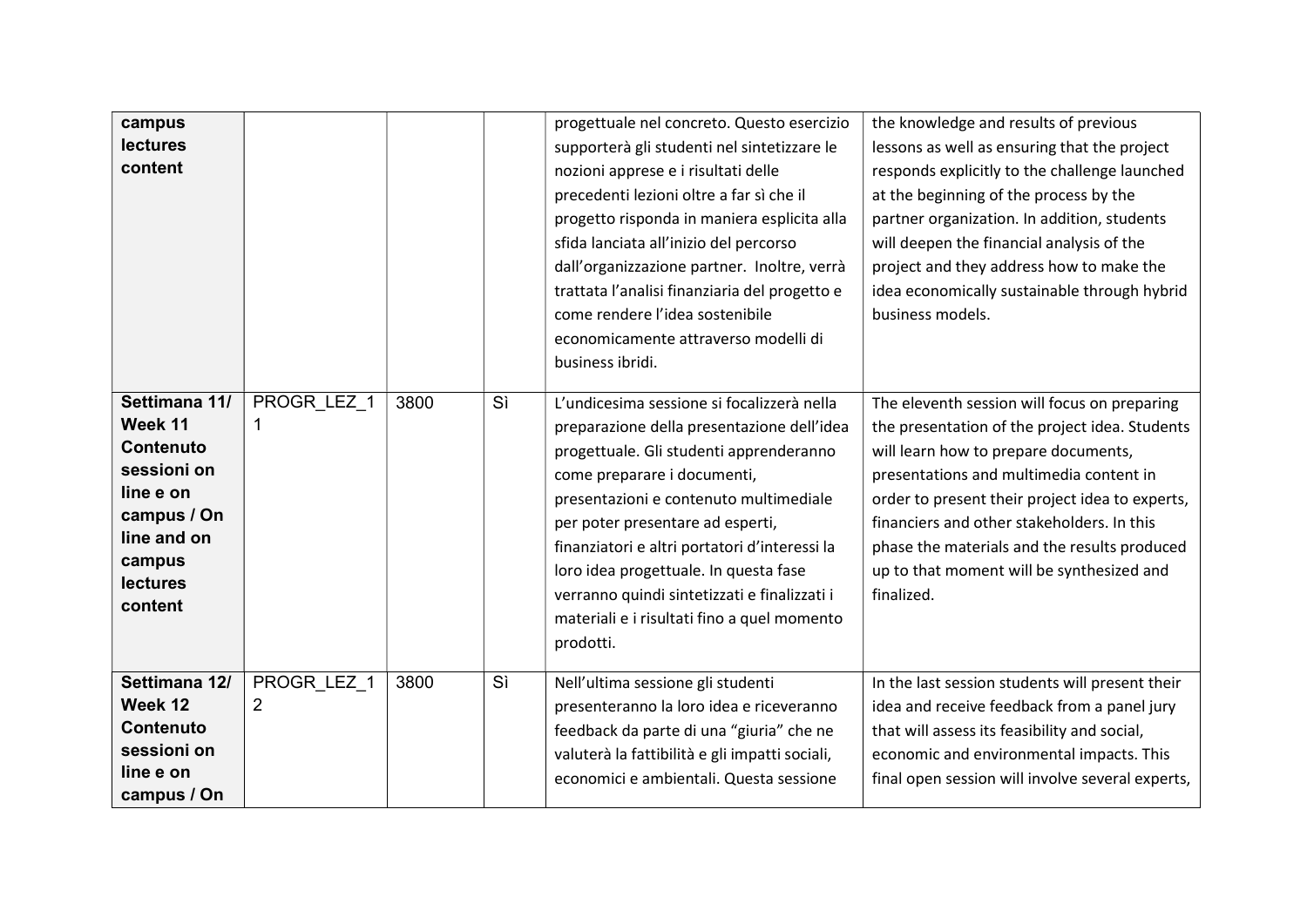| line and on     |                   |      |    | finale, aperta, potrà coinvolgere diversi      | investors, authorities and representatives    |
|-----------------|-------------------|------|----|------------------------------------------------|-----------------------------------------------|
| campus          |                   |      |    | esperti, investitori, autorità e               | both from Luiss university and from external  |
| <b>lectures</b> |                   |      |    | rappresentanti sia dell'università Luiss, sia  | partners. Also, this session will follow pre- |
| content         |                   |      |    | esterni. Anche questa sessione seguirà         | established patterns already experimented in  |
|                 |                   |      |    | degli schemi predefiniti già sperimentati      | the previous phase. The main scope is to      |
|                 |                   |      |    | nella sessione intermedia. L'obiettivo è       | amplify the work done by students to allow    |
|                 |                   |      |    | quello di amplificare il lavoro svolto dagli   | them to grow in terms of visibility and       |
|                 |                   |      |    | studenti e permettergli di avere visibilità    | knowledge in order to continue                |
|                 |                   |      |    | per continuare il progetto anche dopo la       | independently the project once the            |
|                 |                   |      |    | fine del xLab.                                 | laboratory will come to an end.               |
|                 |                   |      |    |                                                |                                               |
| Metodologie     | <b>METODI DID</b> | 3800 | Sì | Le lezioni si svolgono in modo frontale,       | The lessons take place with frontal classes,  |
| Didattiche /    |                   |      |    | specialmente nella prima fase, nelle quali     | especially in the first phase, in which the   |
| <b>Teaching</b> |                   |      |    | verranno spiegate le principali teorie e       | main theories and methodologies are           |
| <b>Methods</b>  |                   |      |    | metodologie. Nella seconda fase, gli           | explained. In the second phase, students      |
|                 |                   |      |    | studenti imparano ad applicare tali nozioni    | learn to apply these notions in a co-design   |
|                 |                   |      |    | in un percorso di co-progettazione, in         | path, in a participatory way during           |
|                 |                   |      |    | modo partecipativo durante le                  | collaborative exercises. Based on this        |
|                 |                   |      |    | esercitazioni collegiali. Sulla base di questa | combination of practical and theoretical      |
|                 |                   |      |    | combinazione di approcci didattici pratici e   | teaching approaches, students are able to     |
|                 |                   |      |    | teorici, gli studenti sono in grado di         | develop design development skills by          |
|                 |                   |      |    | sviluppare capacità di sviluppo progettuale    | deepening their knowledge of the industry     |
|                 |                   |      |    | approfondendo la conoscenza del settore        | and innovative solutions. Then students are   |
|                 |                   |      |    | e delle soluzioni innovative. Quindi agli      | asked to actively participate in each session |
|                 |                   |      |    | studenti viene chiesto di partecipare          | and apply what they have learned in class to  |
|                 |                   |      |    | attivamente a ciascuna sessione e di           | the project in a concrete way.                |
|                 |                   |      |    | applicare ciò che hanno imparato in classe     |                                               |
|                 |                   |      |    | al progetto in modo concreto.                  |                                               |
|                 |                   |      |    |                                                |                                               |